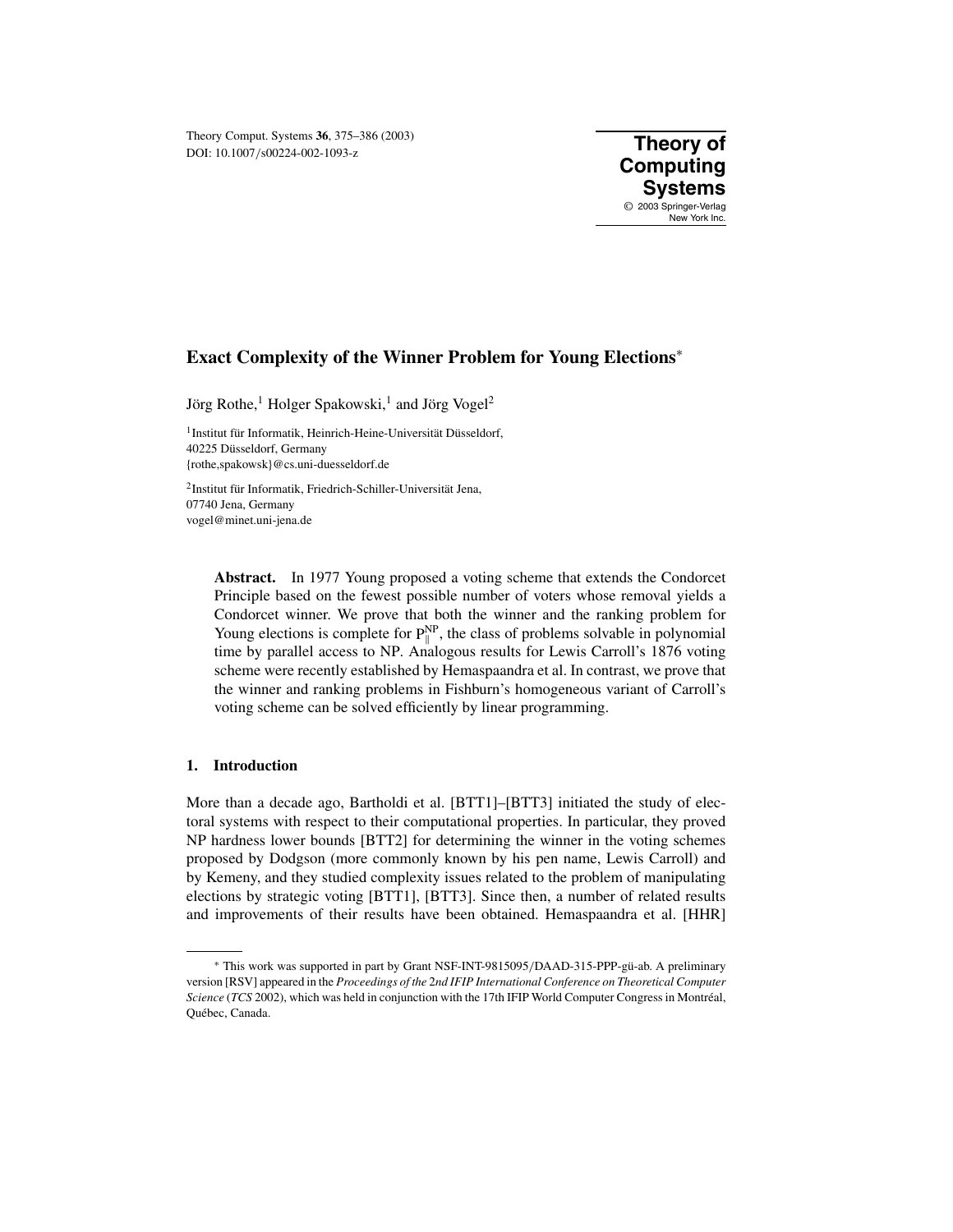classified both the winner and the ranking problem for Dodgson elections by proving them complete for  $P_{\parallel}^{NP}$ , the class of problems solvable in polynomial time by parallel access to an NP oracle. E. Hemaspaandra (as cited in [HH]) and Spakowski and Vogel [SV2] obtained the analogous result for Kemeny elections; a joint paper by E. Hemaspaandra, Spakowski, and Vogel is in preparation. For many further results and the state of the art regarding computational politics, we refer to the survey [HH].

In this paper we study complexity issues related to Young and Dodgson elections. In 1977 Young proposed a voting scheme that extends the Condorcet Principle based on the fewest possible number of voters whose removal makes a given candidate *c* the Condorcet winner, i.e., *c* defeats all other candidates by a strict majority of the votes. We prove that both the winner and the ranking problem for Young elections is complete for  $P_{\parallel}^{\text{NP}}$ . To this end, we give a reduction from the problem Maximum Set Packing Compare, which we also prove is  $P_{\parallel}^{NP}$ -complete.

In Section 3 we study a homogeneous variant of Dodgson elections that was introduced by Fishburn [F]. In contrast to the above-mentioned result of Hemaspaandra et al. [HHR], we show that both the winner and the ranking problem for Fishburn's homogeneous Dodgson elections can be solved efficiently by a linear program that is based on an integer linear program of Bartholdi et al. [BTT2].

# **2. Complexity of the Winner Problem for Young Elections**

## 2.1. *Some Background from Social Choice Theory*

We first give some background from social choice theory. Let C be the set of all candidates (or alternatives). We assume that each voter has strict preferences over the candidates. Formally, the preference order of each voter is strict (i.e., irreflexive and antisymmetric), transitive, and complete (i.e., all candidates are ranked by each voter). An election is given by a *preference profile*, a pair  $\langle C, V \rangle$  such that *C* is a set of candidates and *V* is the multiset of the voters' preference orders on *C*. Note that distinct voters may have the same preferences over the candidates. A *voting scheme* (or *social choice function*, SCF for short) is a rule for how to determine the winner(s) of an election; i.e., an SCF maps any given preference profile to society's aggregate *choice set*, the set of candidates who have won the election. For any SCF f and any preference profile  $\langle C, V \rangle$ ,  $f(\langle C, V \rangle)$  denotes the set of winning candidates. For example, the *majority rule* says that a candidate *A defeats* a candidate *B* if and only if *A* is preferred to *B* by a strict majority of the voters. According to the majority rule, an election is won by a candidate who defeats every other candidate. Such a candidate is called the *Condorcet winner*.

In 1785 Marie-Jean-Antoine-Nicolas de Caritat, the Marquis de Condorcet, noted in his seminal essay [C] that whenever there are at least three candidates, say *A*, *B*, and *C*, the majority rule may yield cycles. His example consists of the following three voters:

 $A > B > C$ ,  $B > C > A$  $C > A > B$ .

Thus, *A* defeats *B* and *B* defeats *C*, and yet *C* defeats *A*. That is, even though each individual voter has a rational (i.e., transitive or noncyclic) preference order, society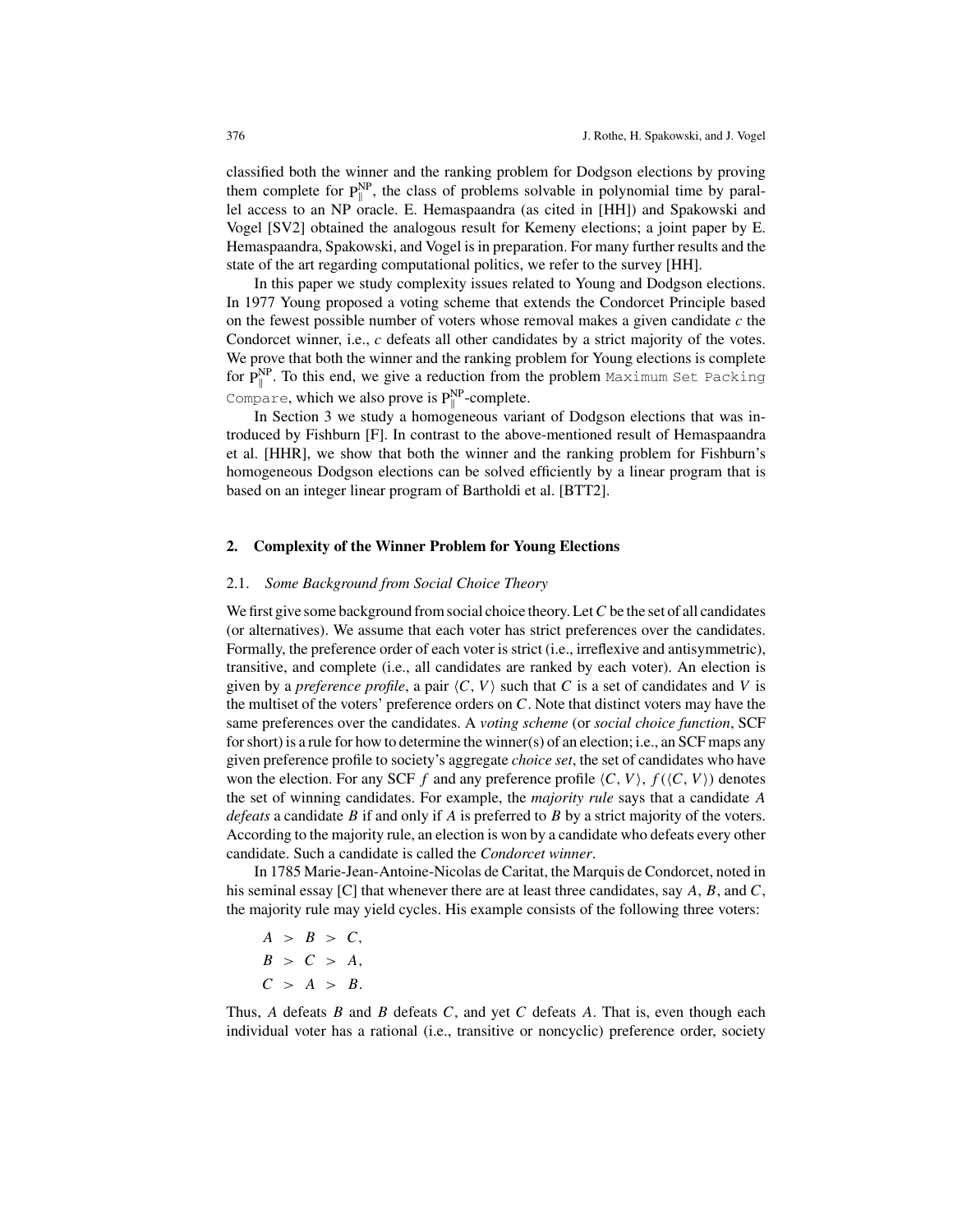may behave irrationally and Condorcet winners do not always exist. This observation is known as the Condorcet Paradox. The *Condorcet Principle* says that for each preference profile, the winner of the election is to be determined by the majority rule. An SCF is said to be a *Condorcet SCF* if and only if it respects the Condorcet Principle in the sense that the Condorcet winner is elected whenever one exists. Note that Condorcet winners are uniquely determined if they exist.

Many Condorcet SCFs have been proposed in the social choice literature; for an overview of the most central ones, we refer to the work of Fishburn [F]. They extend the Condorcet Principle in a way that avoids the troubling feature of the majority rule. In this paper we focus on only two such Condorcet SCFs, the Dodgson voting scheme [D] and the Young voting scheme [Y].

In 1876 Charles L. Dodgson (better known by his pen name, Lewis Carroll) proposed a voting scheme [D] that suggests that we remain most faithful to the Condorcet Principle if the election is won by any candidate who is "closest" to being a Condorcet winner. To define "closeness," each candidate  $c$  in a given election  $\langle C, V \rangle$  is assigned a score, denoted DodgsonScore $(C, c, V)$ , which is the smallest number of sequential interchanges of adjacent candidates in the voters' preferences that are needed to make *c* a Condorcet winner. Here, one interchange means that, in (any) one of the voters, two adjacent candidates are switched. A *Dodgson winner*is any candidate with the minimum Dodgson score. Using Dodgson scores, one can also tell who of two given candidates is ranked better according to the Dodgson SCF.

Young's approach to extending the Condorcet Principle is reminiscent of Dodgson's approach in that it is also based on altered profiles. Unlike Dodgson, however, Young [Y] suggests that we remain most faithful to the Condorcet Principle if the election is won by any candidate who is made a Condorcet winner by *removing the fewest possible number of voters*, instead of doing the fewest possible number of switches in the voters' preferences. For each candidate *c* in a given preference profile  $\langle C, V \rangle$ , define YoungScore $(C, c, V)$ to be the size of a largest submultiset of *V* for which *c* is a Condorcet winner. A *Young winner* is any candidate with the maximum Young score.

Homogeneous variants of these voting schemes will be defined in Section 3.

# 2.2. *Complexity Issues Related to Voting Schemes*

To study computational complexity issues related to Dodgson's voting scheme, Bartholdi et al. [BTT2] defined the following decision problems:

Dodgson Winner

*Instance*: A preference profile  $\langle C, V \rangle$  and a designated candidate  $c \in C$ . *Question*: Is *c* a Dodgson winner of the election? That is, is it true that for all  $d \in C$ ,

 $\text{DodgsonScore}(C, c, V) \leq \text{DodgsonScore}(C, d, V)$ ?

Dodgson Ranking

*Instance*: A preference profile  $\langle C, V \rangle$  and two designated candidates  $c, d \in C$ . *Question*: Does *c* tie-or-defeat *d* in the election? That is, is it true that

 $\text{DodgsonScore}(C, c, V) \leq \text{DodgsonScore}(C, d, V)$ ?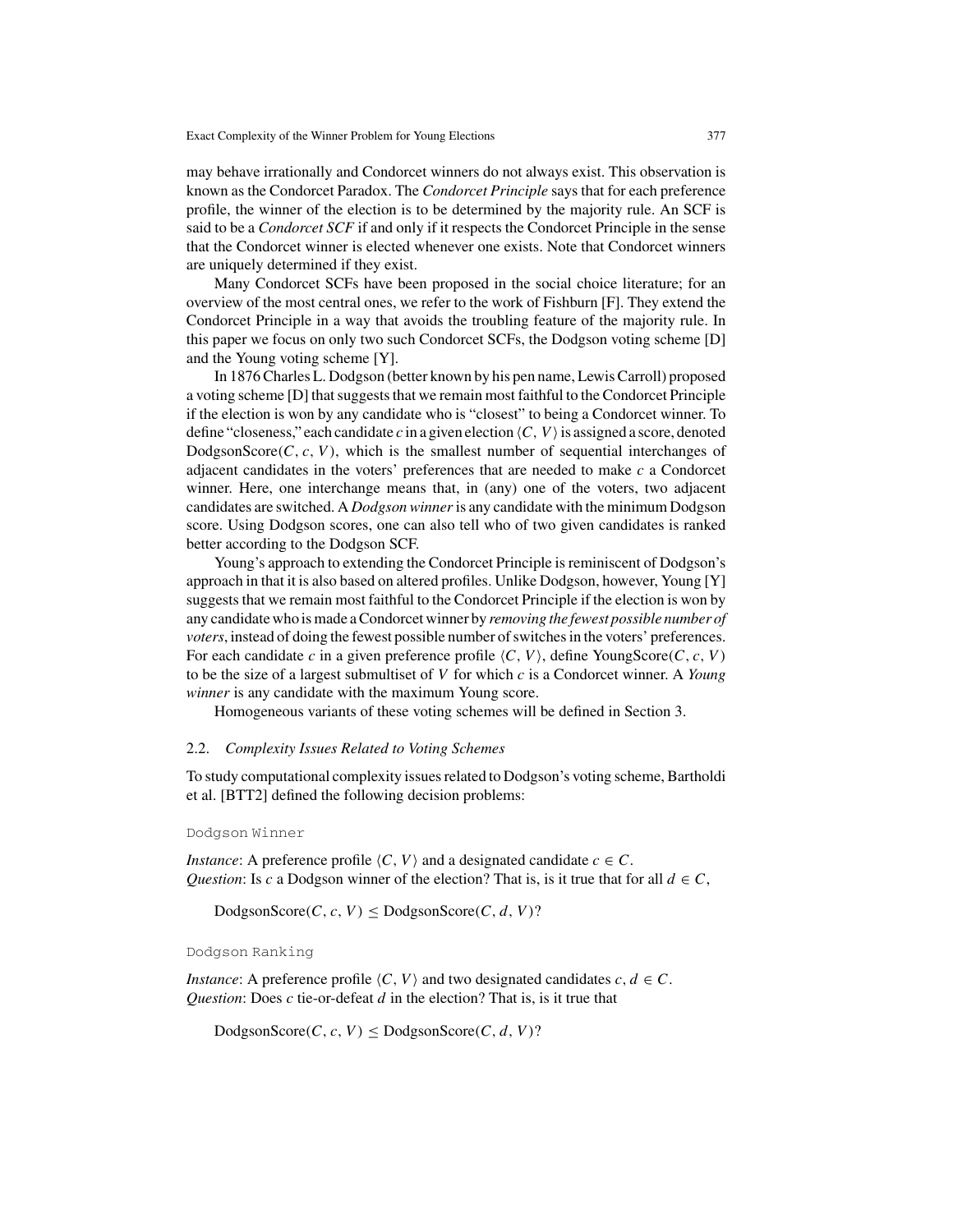Bartholdi et al. [BTT2] established an NP-hardness lower bound for both these problems. Their result was optimally improved by Hemaspaandra et al. [HHR] who proved that <code>Dodgson</code> <code>Winner</code> and <code>Dodgson</code> <code>Ranking</code> are complete for  $P_{\parallel}^{NP}$  , the class of problems solvable in polynomial time with parallel (i.e., truth-table) access to an NP oracle.

As above, we define the corresponding decision problems for Young elections as follows:

```
Young Winner
```
*Instance*: A preference profile  $\langle C, V \rangle$  and a designated candidate  $c \in C$ . *Question*: Is *c* a Young winner of the election? That is, is it true that for all  $d \in C$ ,

YoungScore $(C, c, V) \geq$ YoungScore $(C, d, V)$ ?

Young Ranking

*Instance*: A preference profile  $\langle C, V \rangle$  and two designated candidates  $c, d \in C$ . *Question*: Does *c* tie-or-defeat *d* in the election? That is, is it true that

YoungScore $(C, c, V) \geq$ YoungScore $(C, d, V)$ ?

#### 2.3. *Hardness of Determining Young Winners*

The main result in this section is that the problems Young Winner and Young Ranking are complete for  $P_{\parallel}^{NP}$ . In Theorem 2.3 below, we give a reduction from the problem Maximum Set Packing Compare that is defined below. For a given collection  $S$  of sets, let  $\kappa(S)$  be the maximum number of pairwise disjoint sets in S.

Maximum Set Packing Compare

*Instance*: Two sets  $B_1$  and  $B_2$  and two collections  $S_1$  and  $S_2$  of finite, nonempty sets such that, for  $i \in \{1, 2\}$ , each  $S \in S_i$  is a subset of  $B_i$ . *Question*: Does it hold that  $\kappa(S_1) \geq \kappa(S_2)$ ?

To prove that Maximum Set Packing Compare is  $P_{\parallel}^{\text{NP}}$ -complete, we give a reduction from the problem Independence Number Compare, which has also been used in [HRS]. To define the problem, let *G* be an undirected, simple graph. An *independent set of G* is any subset *I* of the vertex set of *G* such that no two vertices in *I* are adjacent. For any graph *G*, let  $\alpha(G)$  be the *independence number of G*, i.e., the size of a maximum independent set of *G*.

Independence Number Compare

*Instance*: Two graphs  $G_1$  and  $G_2$ . *Question*: Does it hold that  $\alpha(G_1) \geq \alpha(G_2)$ ?

Without loss of generality, we may assume that  $G_1$  and  $G_2$  contain no isolated vertices.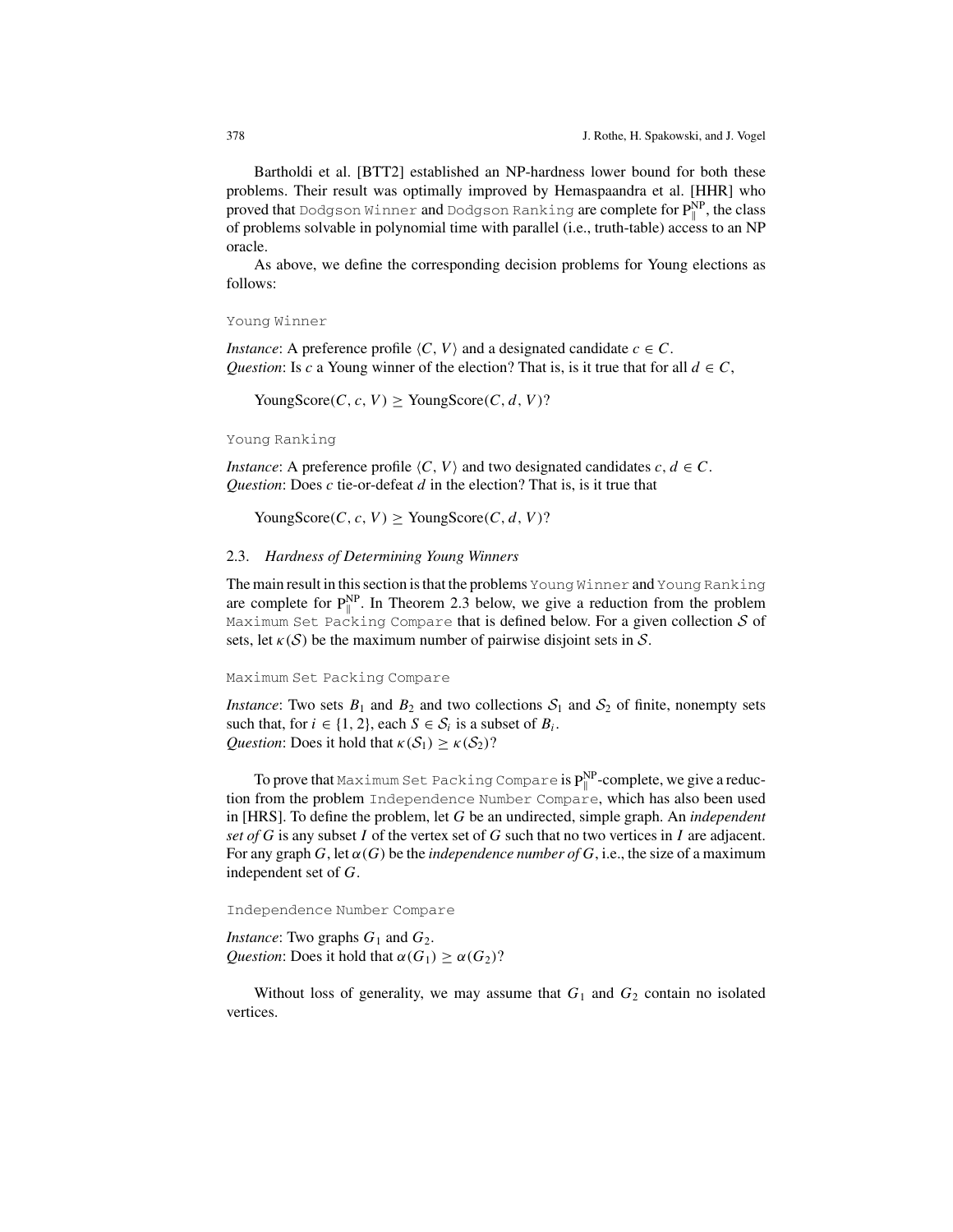Using the techniques of Wagner [W], it can be shown that the problem Indepen– dence Number Compare is  $P_{\parallel}^{\text{NP}}$ -complete; see Theorem 12 of [SV1] for an explicit proof of this result.

**Proposition 2.1** (see [W] and [SV1]). Independence Number Compare  $i$ s  $P_{\parallel}^{NP}$ *complete*.

**Lemma 2.2.** Maximum Set Packing Compare *is* PNP *-complete*.

*Proof.* We give a polynomial-time many-one reduction from the problem Indepen– dence Number Compare to the problem Maximum Set Packing Compare. Let *G*<sup>1</sup> and  $G_2$  be two given graphs. For  $i \in \{1, 2\}$ , define  $B_i$  to be the set of edges of  $G_i$ , and define  $S_i$  so as to contain exactly  $\|V(G_i)\|$  sets: For each vertex v of  $G_i$ , add to  $S_i$  the set of edges incident to v. Thus, for each  $i \in \{1, 2\}$ , we have  $\alpha(G_i) = \kappa(S_i)$ , which proves the lemma. П

Now, we prove the main result of this section.

**Theorem 2.3.** Young Ranking *is*  $P_{\parallel}^{NP}$ -complete.

*Proof.* It is easy to see that Young Ranking and Young Winner are in  $P_{\parallel}^{\text{NP}}$ . To prove the  $P_{\parallel}^{NP}$  lower bound, we give a polynomial-time many-one reduction from the problem Maximum Set Packing Compare. Let  $B_1 = \{x_1, x_2, ..., x_m\}$  and  $B_2 =$  $\{y_1, y_2, \ldots, y_n\}$  be two given sets, and let  $S_1$  and  $S_2$  be given collections of subsets of *B*<sub>1</sub> and *B*<sub>2</sub>, respectively. Recall that  $\kappa(S_i)$ , for  $i \in \{1, 2\}$ , is the maximum number of pairwise disjoint sets in  $S_i$ ; without loss of generality, we may assume that  $\kappa(S_i) > 2$ .

We define a preference profile  $\langle C, V \rangle$  such that *c* and *d* are designated candidates in *C*, and it holds that

$$
YoungScore(C, c, V) = 2 \cdot \kappa(S_1) + 1;
$$
\n(2.1)

$$
YoungScore(C, d, V) = 2 \cdot \kappa(S_2) + 1. \tag{2.2}
$$

Define the set *C* of candidates as follows:

- create the two designated candidates *c* and *d*;
- for each element  $x_i$  of  $B_1$ , create a candidate  $x_i$ ;
- for each element  $y_i$  of  $B_2$ , create a candidate  $y_i$ ;
- create two auxiliary candidates, *a* and *b*.

Define the set *V* of voters as follows:

- **Voters representing**  $S_1$ **:** For each set  $E \in S_1$ , create a single voter  $v_E$  as follows:
	- Enumerate *E* as  $\{e_1, e_2, \ldots, e_{\|E\|}\}\$  (renaming the candidates  $e_i$  chosen from  ${x_1, x_2, \ldots, x_m}$  for notational convenience), and enumerate its complement  $\bar{E} = B_1 - E$  as  $\{\bar{e}_1, \bar{e}_2, \ldots, \bar{e}_{m-\|E\|}\}.$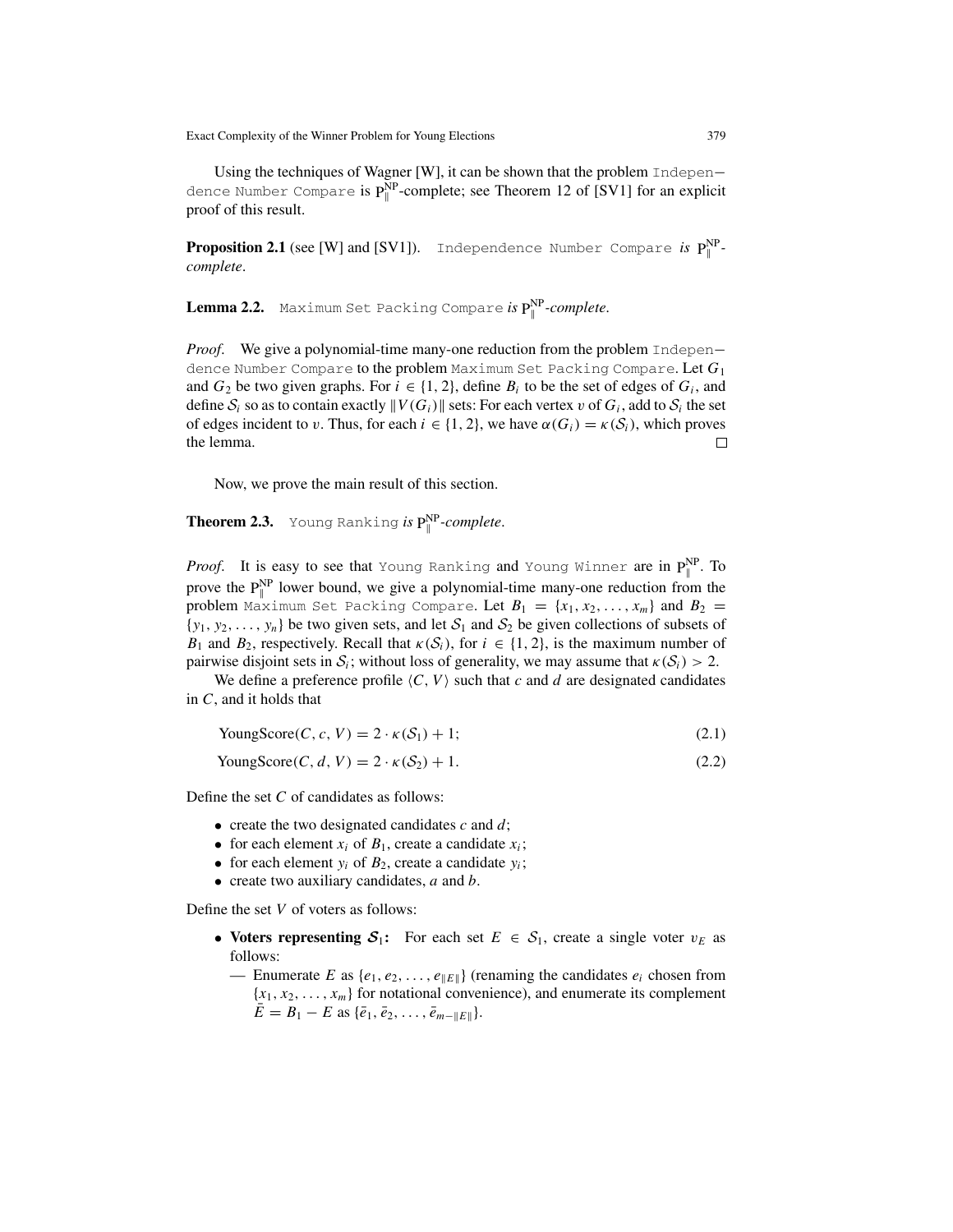— To make the preference orders easier to parse, we use

| $\alpha \overrightarrow{E}$  | to represent the text string " $e_1 > e_2 > \cdots > e_{\Vert E \Vert}$ ";             |  |
|------------------------------|----------------------------------------------------------------------------------------|--|
| $\overrightarrow{E}$ ,       | to represent the text string " $\bar{e}_1 > \bar{e}_2 > \cdots > \bar{e}_{m-\ E\ }$ "; |  |
| $\lq \overrightarrow{B_1}$ , | to represent the text string " $x_1 > x_2 > \cdots > x_m$ ";                           |  |
| $\lq \overrightarrow{B_2}$ " | to represent the text string " $y_1 > y_2 > \cdots > y_n$ ".                           |  |

— Create one voter  $v_E$  with preference order

$$
\overrightarrow{E} > a > c > \overrightarrow{E} > B_2 > b > d.
$$
 (2.3)

• Additionally, create two voters with preference order

$$
c > \overrightarrow{B_1} > a > \overrightarrow{B_2} > b > d,\tag{2.4}
$$

and create  $\|\mathcal{S}_1\| - 1$  voters with preference order

$$
\overrightarrow{B_1} > c > a > \overrightarrow{B_2} > b > d. \tag{2.5}
$$

- **Voters representing**  $S_2$ **:** The case of  $S_2$  is treated analogously with the roles of respectively  $S_1$ ,  $B_1$ ,  $x_i$ ,  $c$ ,  $a$ ,  $E$ ,  $e_j$ , and  $\bar{e}_k$  interchanged with  $S_2$ ,  $B_2$ ,  $y_i$ ,  $d$ ,  $b$ , *F*,  $f_j$ , and  $\bar{f_k}$ . More precisely, for each set  $F \in S_2$ , create a single voter  $v_F$  as follows:
	- Enumerate *F* as  $\{f_1, f_2, \ldots, f_{\|F\|}\}\$  (renaming the candidates  $f_j$  chosen from  ${y_1, y_2, \ldots, y_n}$  for notational convenience), and enumerate its complement  $\bar{F} = B_1 - F$  as { $\bar{f}_1, \bar{f}_2, \ldots, \bar{f}_{n-\|F\|}$ }.
	- To make the preference orders easier to parse, we use

$$
\overrightarrow{F}
$$
 to represent the text string  $f_1 > f_2 > \cdots > f_{\|F\|}$ ;  
\n $\overrightarrow{F}$ , to represent the text string  $\overrightarrow{f_1} > \overrightarrow{f_2} > \cdots > \overrightarrow{f_{n-\|F\|}}$ .

— Create one voter  $v_F$  with preference order

$$
\overrightarrow{F} > b > d > \overrightarrow{F} > \overrightarrow{B_1} > a > c.
$$
 (2.6)

• Additionally, create two voters with preference order

$$
d > \overrightarrow{B_2} > b > \overrightarrow{B_1} > a > c,\tag{2.7}
$$

and create  $\|\mathcal{S}_2\| - 1$  voters with preference order

$$
\overrightarrow{B_2} > d > b > \overrightarrow{B_1} > a > c.
$$
 (2.8)

We now prove (2.1): YoungScore $(C, c, V) = 2 \cdot \kappa(S_1) + 1$ .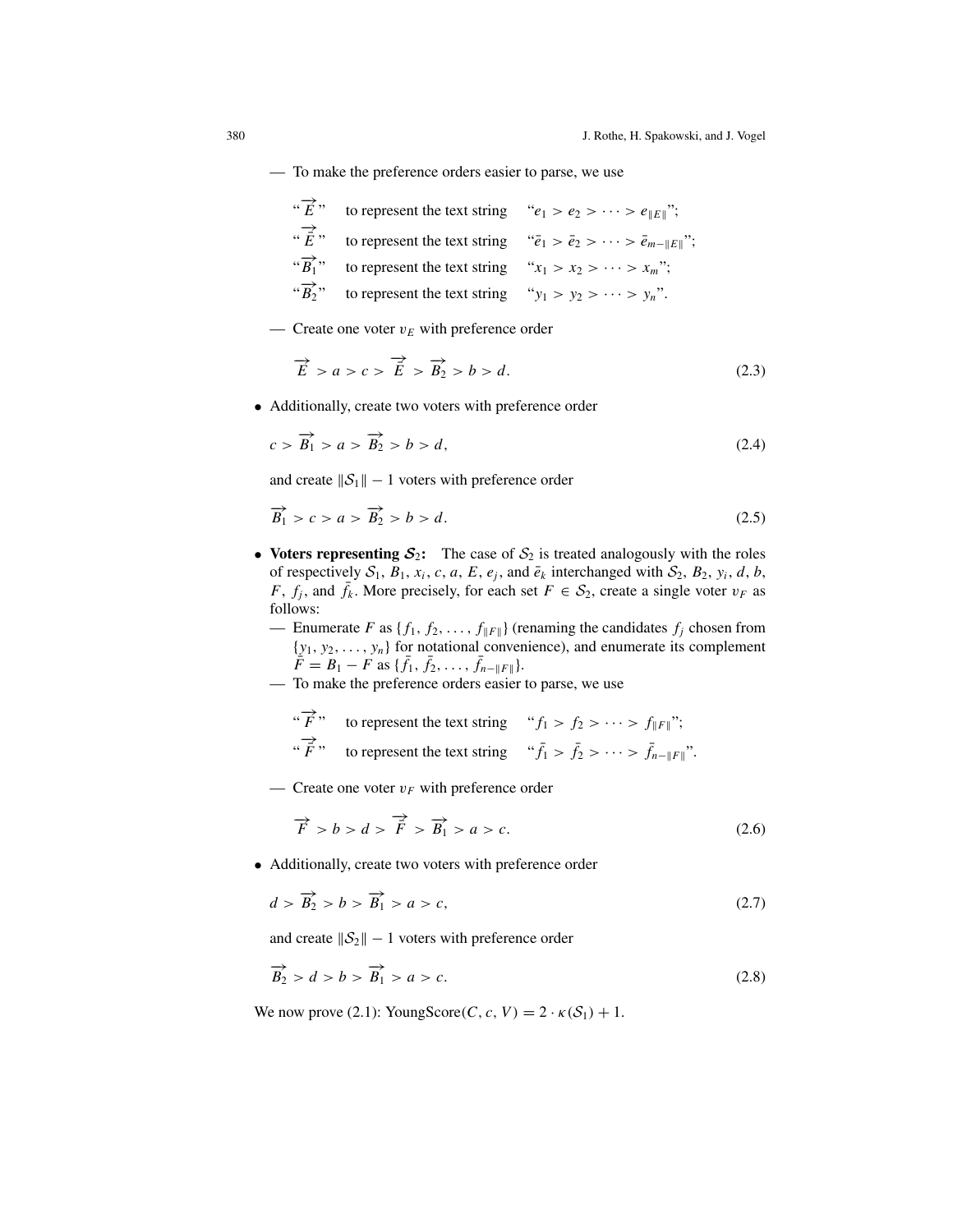Let  $E_1, E_2, \ldots, E_{\kappa(S_1)} \in S_1$  be  $\kappa(S_1)$  pairwise disjoint subsets of  $B_1$ . Consider the following submultiset  $\hat{V}$  of the voters  $V$ .  $\hat{V}$  consists of:

- every voter  $v_{E_i}$  corresponding to the set  $E_i$ , where  $1 \le i \le \kappa(S_1)$ ;
- the two voters given in  $(2.4)$ ;
- $\kappa(S_1) 1$  voters of the form given in (2.5).

Then  $\|\hat{V}\| = 2 \cdot \kappa(S_1) + 1$ . Note that a strict majority of the voters in  $\hat{V}$  prefer *c* over any other candidate, and thus *c* is a Condorcet winner in  $\langle C, V \rangle$ . Hence,

$$
YoungScore(C, c, V) \ge 2 \cdot \kappa(S_1) + 1.
$$

Conversely, to prove that YoungScore(*C*, *c*, *V*)  $\leq 2 \cdot \kappa(S_1) + 1$ , we need the following lemma.

**Lemma 2.4.** *For any*  $\lambda$  *with*  $3 < \lambda \leq ||\mathcal{S}_1|| + 1$ , *let*  $V_\lambda$  *be any submultiset of* V *such that*  $V_\lambda$  *contains exactly*  $\lambda$  *voters of the form* (2.4) *or* (2.5) *and c is a Condorcet winner in*  $\langle C, V_\lambda \rangle$ . *Then*  $V_\lambda$  *contains exactly*  $\lambda - 1$  *voters of the form* (2.3) *and no voters of the form* (2.6), (2.7), *or* (2.8). *Moreover, the*  $\lambda - 1$  *voters of the form* (2.3) *in*  $V_{\lambda}$  *represent pairwise disjoint sets from*  $S_1$ .

*Proof of Lemma* 2.4. Let  $V_\lambda$  for fixed  $\lambda$  be given as above. Consider the submultiset of *V*<sub> $\lambda$ </sub> that consists of the  $\lambda$  voters of the form (2.4) or (2.5). Every candidate  $x_i$ ,  $1 \le i \le m$ , is preferred to *c* by the at least  $\lambda - 2$  voters of the form (2.5). Since *c* is a Condorcet winner in  $\langle C, V_{\lambda} \rangle$ , there exist, for every  $x_i$ , at least  $\lambda - 1 > 2$  voters in  $V_{\lambda}$  who prefer *c* to  $x_i$ . By construction, these voters must be of the form  $(2.3)$  or  $(2.4)$ . Since there are at most two voters of the form (2.4), there exists at least one voter of the form (2.3), say  $\tilde{v}$ . Since the voters of the form (2.3) represent  $S_1$ , which contains only nonempty sets, there exists some candidate  $x_i$  who is preferred to *c* by  $\tilde{v}$ . In particular, *c* must outpoll  $x_i$  in  $\langle C, V_{\lambda} \rangle$  and thus needs more than  $(\lambda - 2) + 1$  votes of the form (2.3) or (2.4). There are at most two voters of the form (2.4); hence, *c* must be preferred by at least  $\lambda - 2$  voters of the form (2.3) that are distinct from  $\tilde{v}$ . Summing up,  $V_{\lambda}$  contains at least  $\lambda - 1$  voters of the form (2.3).

On the other hand, since *c* is a Condorcet winner in  $\langle C, V_{\lambda} \rangle$ , *c* must in particular outpoll *a*, who is not preferred to *c* by the  $\lambda$  voters of the form (2.4) or (2.5) and who is preferred to *c* by all other voters. Hence,  $V_\lambda$  may contain at most  $\lambda - 1$  voters of the form (2.3), (2.6), (2.7), or (2.8). It follows that  $V_\lambda$  contains exactly  $\lambda - 1$  voters of the form (2.3) and no voters of the form (2.6), (2.7), or (2.8).

For a contradiction, suppose that there is a candidate  $x_i$  who is preferred to  $c$  by more than one voter of the form  $(2.3)$  in  $V_\lambda$ . Then

- *c* is preferred to  $x_j$  by at most two voters of the form (2.4) and by at most  $(\lambda - 1) - 2 = \lambda - 3$  voters of the form (2.3);
- $x_i$  is preferred to *c* by at least  $\lambda 2$  voters of the form (2.5) and by at least two voters of the form (2.3).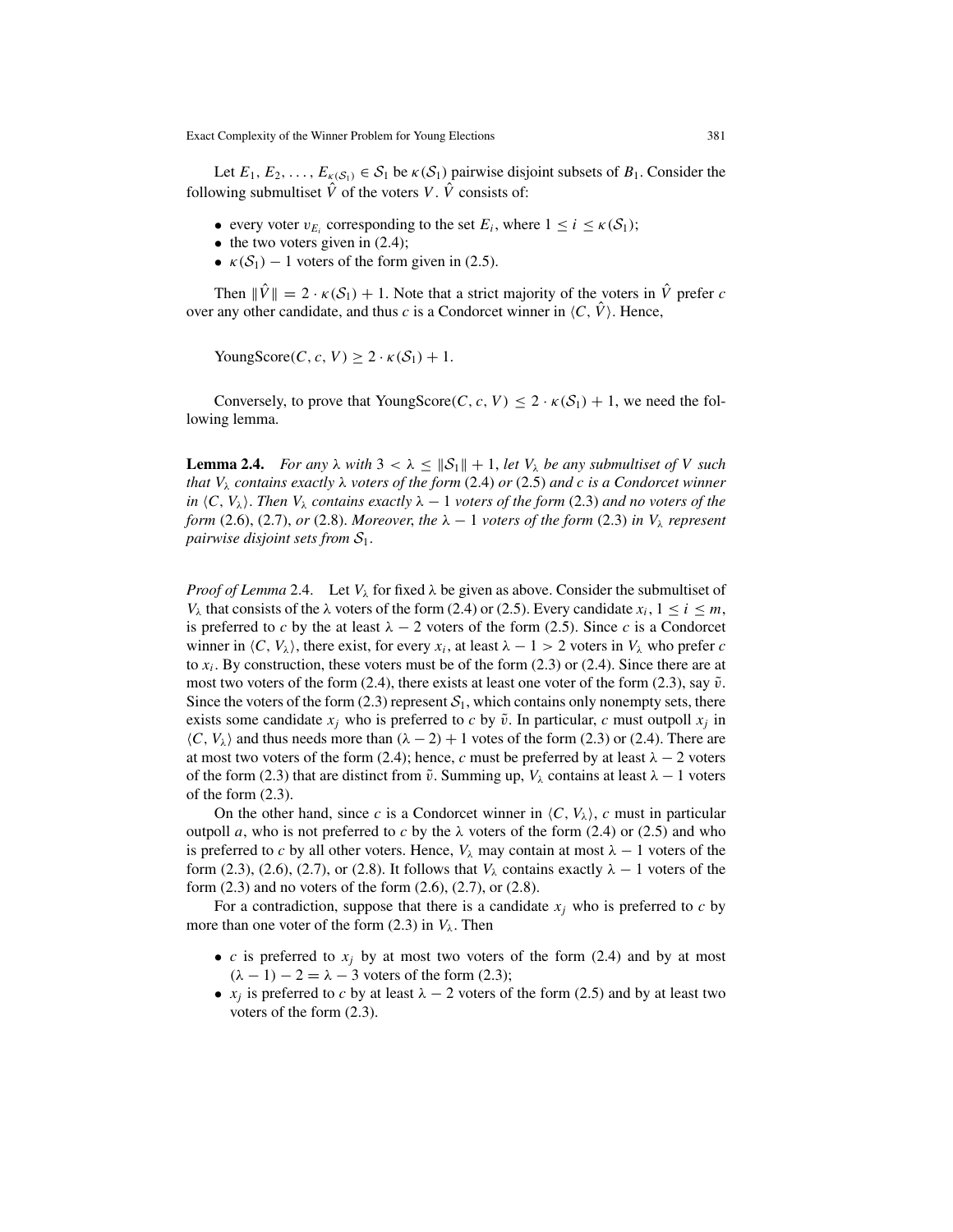Since *c* thus has at most  $\lambda - 1$  votes and  $x_i$  has at least  $\lambda$  votes in  $V_\lambda$ , *c* is not a Condorcet winner in  $\langle C, V_{\lambda} \rangle$ , a contradiction. Thus, every candidate  $x_i, 1 \le i \le m$ , is preferred to *c* by at most one voter of the form (2.3) in  $V_\lambda$ , which means that the  $\lambda - 1$  voters of the form (2.3) in  $V_{\lambda}$  represent pairwise disjoint sets from  $S_1$ .  $\Box$ 

To continue the proof of Theorem 2.3, let  $k = \text{YoungScore}(C, c, V)$ . Let  $\hat{V} \subseteq V$ be a submultiset of size *k* such that *c* is a Condorcet winner in  $\langle C, \hat{V} \rangle$ . Suppose that there are exactly  $\lambda \leq \|\mathcal{S}_1\| + 1$  voters of the form (2.4) or (2.5) in *V*. Since *c*, the Condorcet winner of  $\langle C, V \rangle$ , must in particular outpoll *a*, we have  $\lambda \geq \lceil (k+1)/2 \rceil$ . By our assumption that  $\kappa(S_1) > 2$ , it follows from  $k \geq 2 \cdot \kappa(S_1) + 1$  that  $\lambda > 3$ . Lemma 2.4 then implies that there are exactly  $\lambda - 1$  voters of the form (2.3) in  $\hat{V}$ , which represent pairwise disjoint sets from  $S_1$ , and  $\hat{V}$  contains no voters of the form (2.6), (2.7), or (2.8). Hence,  $k = 2 \cdot \lambda - 1$  is odd, and  $(k - 1)/2 = \lambda - 1 \le \kappa(\mathcal{S}_1)$ , which proves (2.1).

Equation (2.2) can be proven analogously. Thus, we have

$$
\kappa(S_1) \ge \kappa(S_2)
$$
 if and only if YoungScore(C, c, V)  $\ge$  YoungScore(C, d, V).

This completes the proof of Theorem 2.3.

 $\Box$ 

# **Theorem 2.5.** Young Winner *is*  $P_{\parallel}^{NP}$ -complete.

*Proof.* To prove the theorem, we modify the reduction from Theorem 2.3 to a reduction from the problem Maximum Set Packing Compare to the problem Young Winner as follows. Let  $\langle C, V \rangle$  be the preference profile constructed in the proof of Theorem 2.3 with the designated candidates *c* and *d*. We alter this profile such that all other candidates do worse than *c* and *d*.

From  $\langle C, V \rangle$ , we construct a new preference profile  $\langle D, W \rangle$ . To define the new set *D* of candidates, replace every candidate  $g \in C$  except *c* and *d* by  $||V||$  candidates  $g^1, g^2, \ldots, g^{\|V\|}.$ 

To define the new voter set *W*, replace each occurrence of candidate *g* in the *i*th voter of *V* by the text string

$$
g^{i \bmod \|V\|} > g^{i+1 \bmod \|V\|} > g^{i+2 \bmod \|V\|} > \cdots > g^{i+\|V\|-1 \bmod \|V\|}.
$$

Let  $V'$  be any submultiset of  $V$ , and let  $W'$  be the submultiset of  $W$  corresponding to  $V'$ . It is easy to see that  $c$  is a Condorcet winner in  $V'$  if and only if  $c$  is a Condorcet winner in  $W'$ . Thus, the change from  $\langle C, V \rangle$  to  $\langle D, W \rangle$  does not alter the Young score of *c* and *d*. On the other hand, the Young score of any other candidate now is at most 1. Thus, there is no candidate *h* with YoungScore(*C*, *h*, *V*) > YoungScore(*C*, *c*, *V*) or YoungScore(*C*, *h*, *V*) > YoungScore(*C*, *d*, *V*). Hence,  $\kappa(S_1) \geq \kappa(S_2)$  if and only if *c* is a winner of the election  $\langle D, W \rangle$ .  $\Box$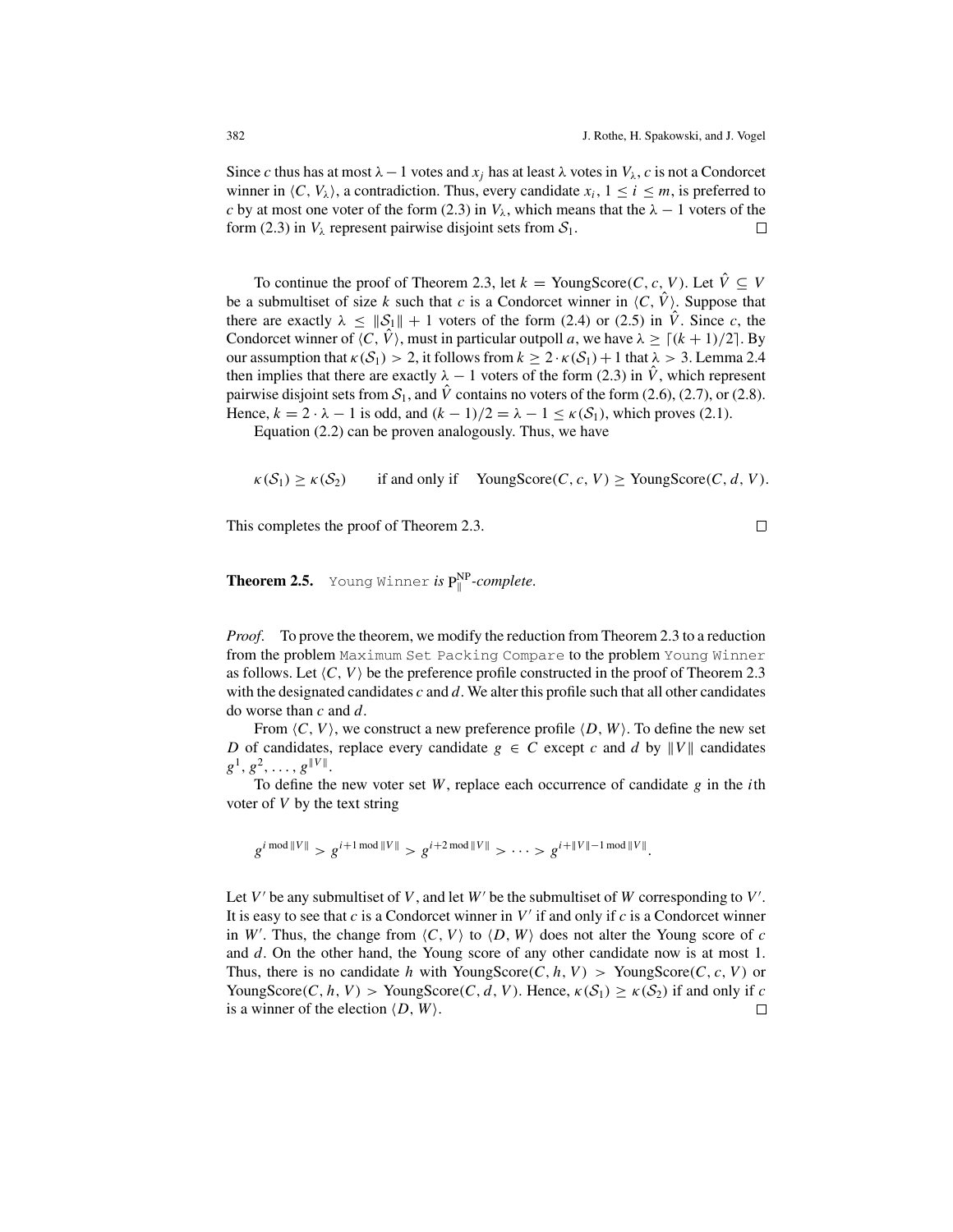## **3. Homogeneous Young and Dodgson Voting Schemes**

Social choice theorists have studied many "reasonable" properties that any "fair" election procedure arguably should satisfy, including very natural properties such as nondictatorship, monotonicity, the Pareto Principle, and independence of irrelevant alternatives. One of the most notable results in this regard is Arrow's famous Impossibility Theorem [A] stating that the just-mentioned four properties are logically inconsistent, and thus no "fair" voting scheme can exist.

In this section we are concerned with another quite natural property, the homogeneity of voting schemes (see [F] and [Y]).

**Definition 3.1.** A voting scheme f is said to be *homogeneous* if and only if for each preference profile  $\langle C, V \rangle$  and for all positive integers q, it holds that

$$
f(\langle C, V \rangle) = f(\langle C, qV \rangle),
$$

where *qV* denotes *V* replicated *q* times.

Homogeneity means that splitting each voter  $v \in V$  into q voters, each of whom has the same preference order as  $v$ , yields exactly the same choice set of winning candidates.

Fishburn [F] showed that neither the Dodgson nor the Young voting schemes are homogeneous. For the Dodgson SCF, he presented a counterexample with seven voters and eight candidates; for the Young SCF, he modified a preference profile constructed by Young with thirty-seven voters and five candidates. Fishburn [F] provided the following limit device in order to define homogeneous variants of the Dodgson and Young SCFs. For example, the Dodgson scheme can be made homogeneous by defining from the function DodgsonScore for each preference profile  $\langle C, V \rangle$  and designated candidate  $c \in C$  the function

$$
DodgsonScore^*(C, c, V) = \lim_{q \to \infty} \frac{DodgsonScore(C, c, qV)}{q}.
$$

The resulting SCF is denoted by Dodgson<sup>∗</sup> SCF, and the corresponding winner and ranking problems are denoted by Dodgson<sup>∗</sup> Winner and Dodgson<sup>∗</sup> Ranking.

**Example 3.2** [F]. We provide here Fishburn's example [F] showing that the original Dodgson voting scheme is not homogeneous. Consider the preference profile  $\langle C, V \rangle$ , where *C* consists of the eight candidates  $a_1, a_2, \ldots, a_7$ , and *c*, and *V* consists of the following preference orders:

 $a_1 > a_2 > a_3 > a_4 > c > a_5 > a_6 > a_7$  $a_7 > a_1 > a_2 > a_3 > c > a_4 > a_5 > a_6$  $a_6 > a_7 > a_1 > a_2 > c > a_3 > a_4 > a_5$  $a_5 > a_6 > a_7 > a_1 > c > a_2 > a_3 > a_4$  $a_4 > a_5 > a_6 > a_7 > c > a_1 > a_2 > a_3$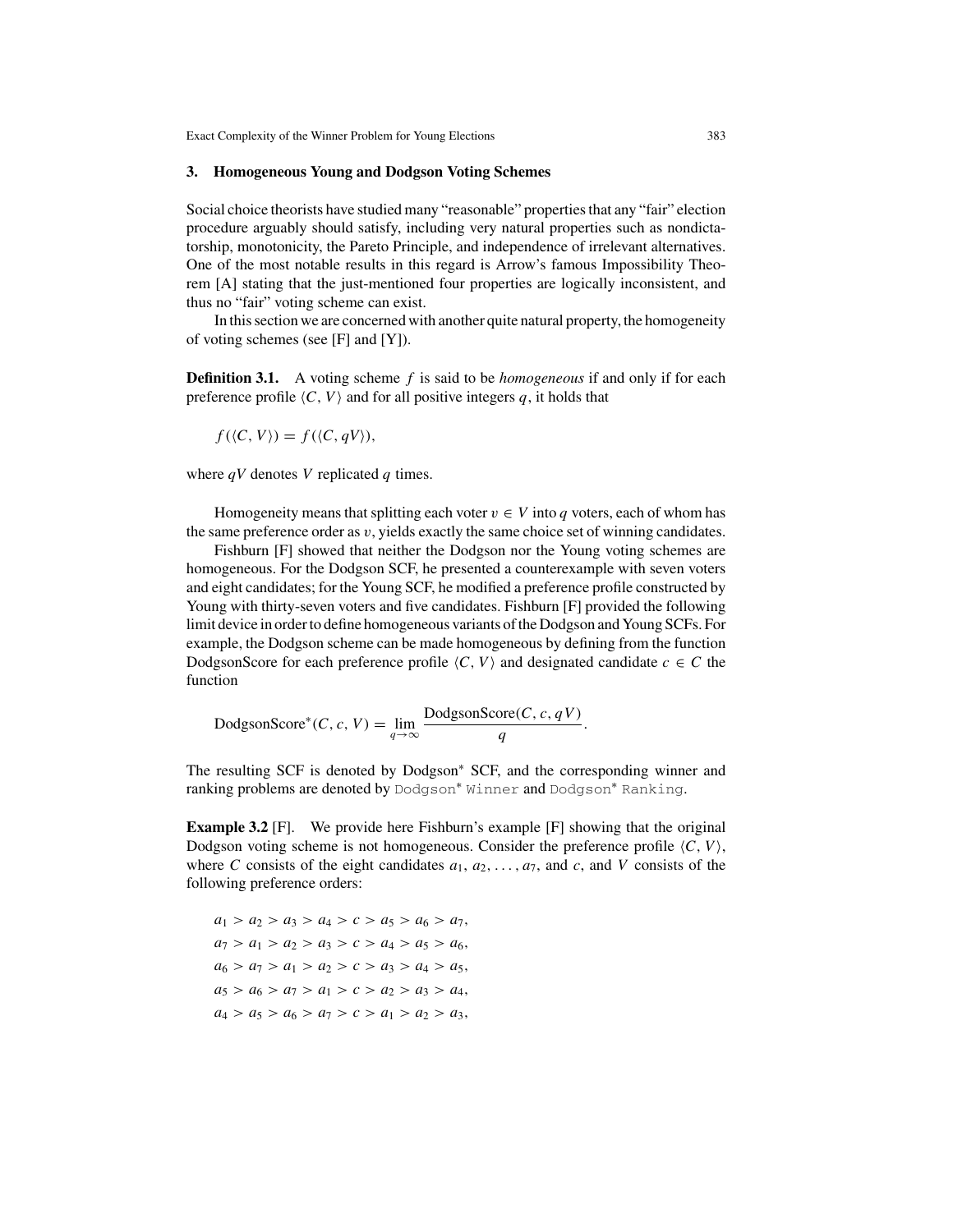$a_3 > a_4 > a_5 > a_6 > c > a_7 > a_1 > a_2$  $a_2 > a_3 > a_4 > a_5 > c > a_6 > a_7 > a_1$ .

One can verify that DodgsonScore(*C*, *c*, *V*) = 7 and DodgsonScore(*C*, *a<sub>i</sub>*, *V*) = 6, for each *i*. Thus, according to the original Dodgson scheme, the choice set of winning candidates in  $\langle C, V \rangle$  is  $\{a_i \mid 1 \le i \le 7\}$ . However, DodgsonScore<sup>\*</sup> $(C, c, V) = 3.5$ and DodgsonScore<sup>\*</sup>(*C*,  $a_i$ , *V*) = 4.5, for each *i*, which implies that, according to the original Dodgson scheme and for a large enough *q*, the choice set of winning candidates in  $\langle C, qV \rangle$  is  $\{c\}$ . Hence, the original Dodgson voting scheme is not homogeneous.

Analogously, the Young voting scheme defined in Section 2.2 can be made homogeneous by defining YoungScore∗. Remarkably, Young [Y] showed that the corresponding problem Young<sup>∗</sup> Winner can be solved by a linear program. Hence, the problem Young<sup>∗</sup> Winner is efficiently solvable, since the problem Linear Programming can be decided in polynomial time [H], see also [K]. Inspired by Young's work, we establish an analogous result for the problems Dodgson<sup>∗</sup> Winner and Dodgson<sup>∗</sup> Ranking below. Theorem 3.3 should be contrasted with the known result [HHR] that Dodgson Winner and Dodgson Ranking are complete for  $P_{\parallel}^{\text{NP}}.$ 

**Theorem 3.3.** Dodgson<sup>∗</sup> Winner *and* Dodgson<sup>∗</sup> Ranking *can be solved in polynomial time*.

*Proof*. Bartholdi et al. [BTT2] provided an integer linear program for determining the Dodgson score of a given candidate *c*. They noted that if the number of candidates is fixed, then the winner problem for Dodgson elections (in the inhomogeneous case defined in Section 2.2) can be solved in polynomial time using the algorithm of Lenstra [L].

Based on their integer linear program, we provide a linear program for computing DodgsonScore<sup>∗</sup>(*C*, *c*, *V*) for a given preference profile  $\langle C, V \rangle$  and a given candidate *c*. Since Linear Programming is polynomial-time solvable [H], it follows that the problems Dodgson<sup>∗</sup> Winner and Dodgson<sup>∗</sup> Ranking can be solved in polynomial time, even if the number of candidates is not prespecified.

Let a profile  $\langle C, V \rangle$  and a candidate  $c \in C$  be given, and let  $V = \{v_1, v_2, \ldots, v_n\}.$ Our linear program has the variables  $x_{i,j}$ , and constants  $e_{i,j,k}$ , and  $w_k$ , where  $1 \le i \le n$ ,  $1 \leq j \leq ||C|| - 1$ , and  $k \in C - \{c\}$ . The constants are obtained from the profile  $\langle C, V \rangle$ as follows:

- For given *i*, *j*, and *k*, set  $e_{i,j,k} = 1$  if the result of moving *c* upwards by *j* positions in the preference order of voter  $v_i$  is that  $c$  gains one additional vote against candidate *k*, and set  $e_{i,j,k} = 0$  otherwise.
- For any candidate  $k$  other than  $c$ , the constant  $w_k$  gives the number of voters who prefer *c* over *k*.

DodgsonScore<sup>\*</sup>( $C, c, V$ ) is the value of the linear program

$$
\min \sum_{i,j} j \cdot x_{i,j} \tag{3.1}
$$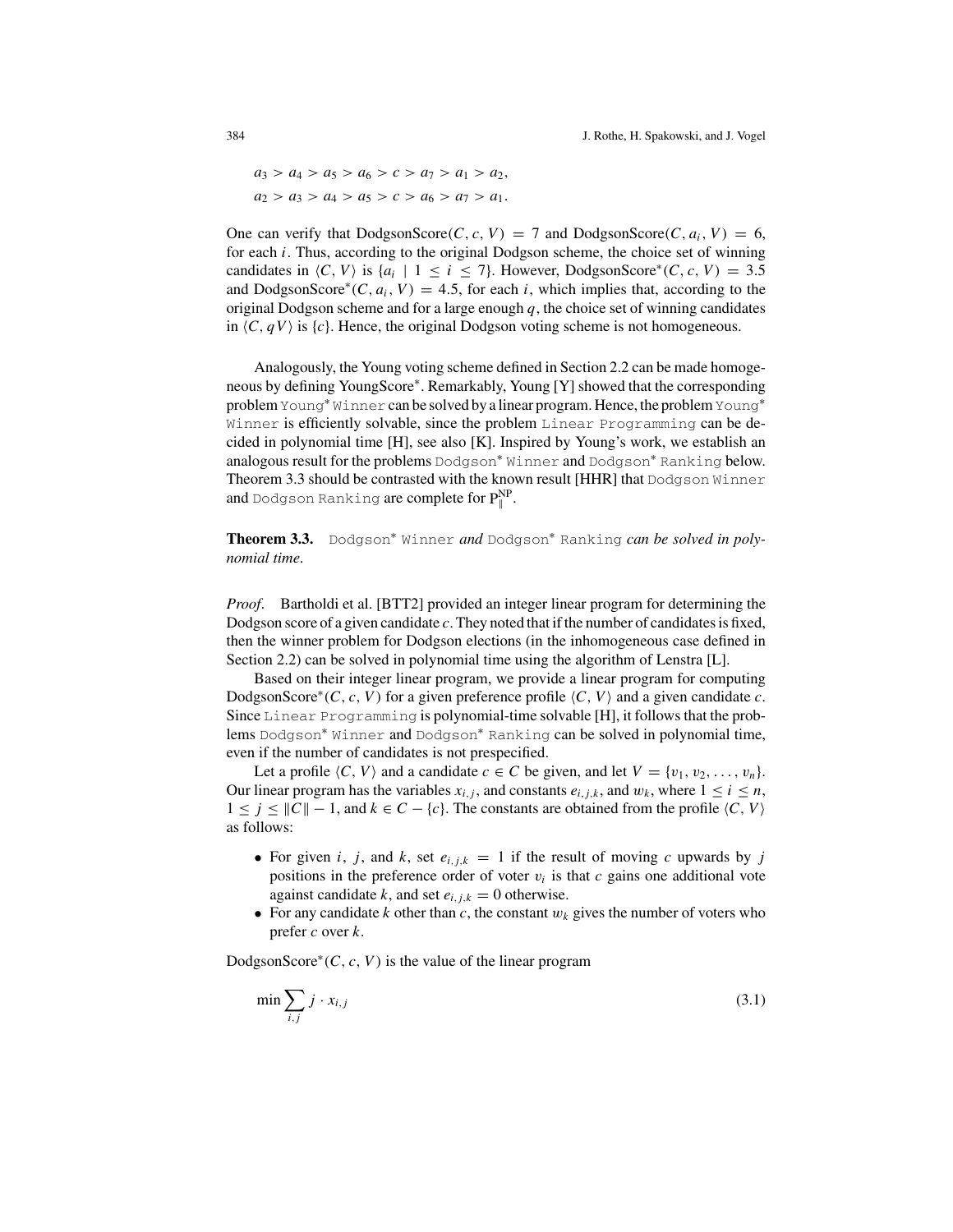subject to the constraints:

\n- (1) 
$$
\sum_j x_{i,j} = 1
$$
 for each voter  $v_i$ ;
\n- (2)  $\sum_{i,j} e_{i,j,k} \cdot x_{i,j} + w_k > n/2$  for each candidate  $k \in C - \{c\}$ ;
\n- (3)  $0 \leq x_{i,j} \leq 1$  for each  $i$  and  $j$ .
\n

The variables and constraints can be interpreted as follows:

- 1. For given *i* and *j*, the variable  $x_{i,j}$  is a rational number in the interval [0, 1] (by the set of constraints (3)) that gives the percentage  $v_{i,j}^q/q$ , where *q* is the least common multiple of the denominators in all  $x_{i,j}$ , and  $v_{i,j}^q$  is the number of voters among the  $q$  replicants of voter  $v_i$  in which  $c$  is moved upwards by  $j$  positions.
- 2. The set of constraints (2) ensures that *c* becomes a Condorcet winner.
- 3. The set of constraints (1) ensures that  $v_{i,j}^q$ , summed over all possible positions *j*, equals the number  $q$  of all replicants of voter  $v_i$ .

The objective is to minimize the number of switches needed to make *c* a Condorcet winner. For the homogeneous case of Dodgson elections, the linear program (3.1) tells us how many times we have to replicate each voter  $v_i$  (namely,  $q$  times) and in how many of the replicants of each voter  $v_i$  the given candidate *c* has to be moved upwards by how many positions in order to achieve this objective.  $\Box$ 

#### **Acknowledgments**

We thank Edith and Lane Hemaspaandra for introducing us to the fascinating topic of computational politics (voting schemes and complexity issues related to them), and for many interesting discussions. We thank the anonymous IFIP-TCS 2002 referee and two anonymous *TOCS* referees for their nice and helpful comments, and we thank Mitsunori Ogihara for his guidance during the editorial process.

#### **References**

- [A] K. Arrow. *Social Choice and Individual Values*. Wiley, New York, 1951 (revised edition 1963).
- [B] D. Black. *The Theory of Committees and Elections*. Cambridge University Press, Cambridge, 1958.
- [BTT1] J. Bartholdi III, C. Tovey, and M. Trick. The computational difficulty of manipulating an election. *Social Choice and Welfare*, 6:227–241, 1989.
- [BTT2] J. Bartholdi III, C. Tovey, and M. Trick. Voting schemes for which it can be difficult to tell who won the election. *Social Choice and Welfare*, 6:157–165, 1989.
- [BTT3] J. Bartholdi III, C. Tovey, and M. Trick. How hard is it to control an election? *Mathematical Computer Modelling*, 16(8/9):27–40, 1992.
	- [C] M. J. A. N. de Caritat, Marquis de Condorcet. Essai sur l'application de l'analyse à la probabilité des décisions rendues à la pluraliste des voix, 1785. Facsimile reprint of original published in Paris, 1972, by the Imprimerie Royale. English translation appears in I. McLean and A. Urken, *Classics of Social Choice*, pages 91–112. University of Michigan Press, Ann Arbor, MI, 1995.
	- [D] C. Dodgson. A method of taking votes on more than two issues. Pamphlet printed by the Clarendon Press, Oxford, and headed "not yet published" (see the discussions in [MU] and [B], both of which reprint this paper), 1876.
	- [F] P. Fishburn. Condorcet social choice functions. *SIAM Journal on Applied Mathematics*, 33:469–489, 1977.